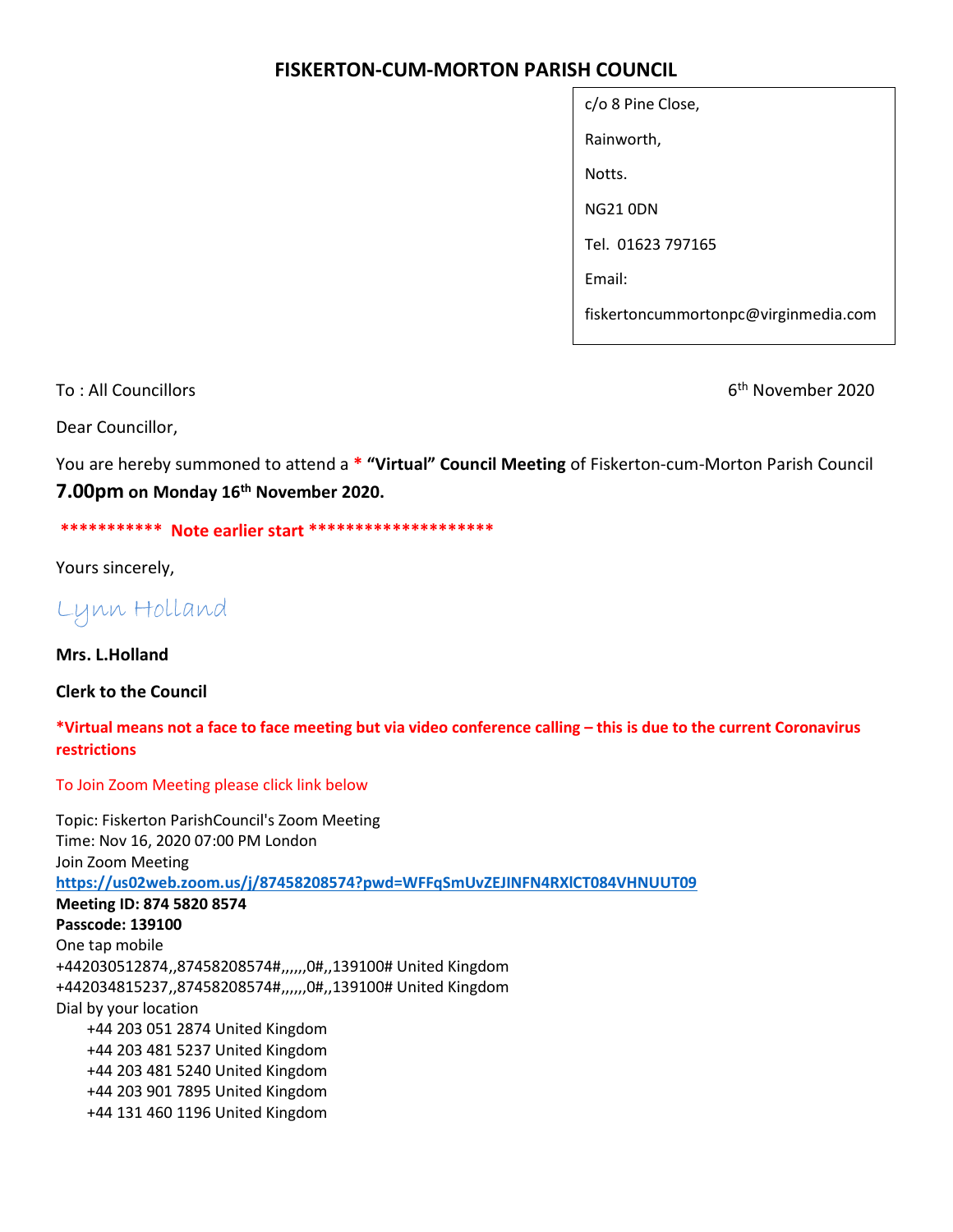## FISKERTON-CUM-MORTON PARISH COUNCIL

AGENDA for virtual meeting 16<sup>th</sup> November 2020 at **7.00pm** - meeting via video conferencing Note meeting to be recorded

- 1. Apologies acceptance and approval.
- 2. Declarations of interest.
- 3. Minutes of the meeting held 19<sup>th</sup> October 2020.
- 4. Clerk's update:
	- $\bullet$  Update on LIS application for street lighting near the station (if any)
	- Update re camper vans at Riverside car park, fishing from the road & absence of posts to prevent access to grassed area by motor vehicles – response from NCC/VIA
	- Update re donation offered by Fishing Club received
	- Update on request for another Councillor to be added as editor on FCM Facebook (if any)
- 5. To review on going response to coronavirus
	- To note current guidelines & any local implications.
- 6. To Reports from Parish, District & County Councillors. By prior email
- 7. Questions from members of the Public.
- 8. Planning Applications
	- 01. To consider new planning applications. (if any)
	- 02. To note Newark & Sherwood Decisions. (if any)
- 9. To approve:
	- Payments (Refer to appendix 'A' for payments)
	- budget monitoring & bank reconciliation
	- To consider 2021/2022 precept; including future funding for maintenance of village green.
- 10. Update from Councillors on Christmas card & message to residents project.
- 11. Update from Councillors on development of a Community Support Hub.
- 12. Update from Councillor on electronic speed sign on Station Road including speed signs & traffic on Main Street, Fiskerton .
- 13. General maintenance of the Parish
	- report from Councillor JL
	- Footpaths update Councillor BM
- 14. Correspondence for noting & agenda items for next meeting: (if any)
	- Update from Insp. Sutton
	- VIA EM Temporary road/level crossing closure 23:00  $10^{th}$  December 06:00  $11^{th}$  December
	- National Association of Local Councils consultation on Standards Matter deadline  $4<sup>th</sup>$ December 2020.
	- Email re Affordable Housing noting Clerk responded referring to Neighbourhood Plan
- 15. Date of next meeting 18<sup>th</sup> January 2021